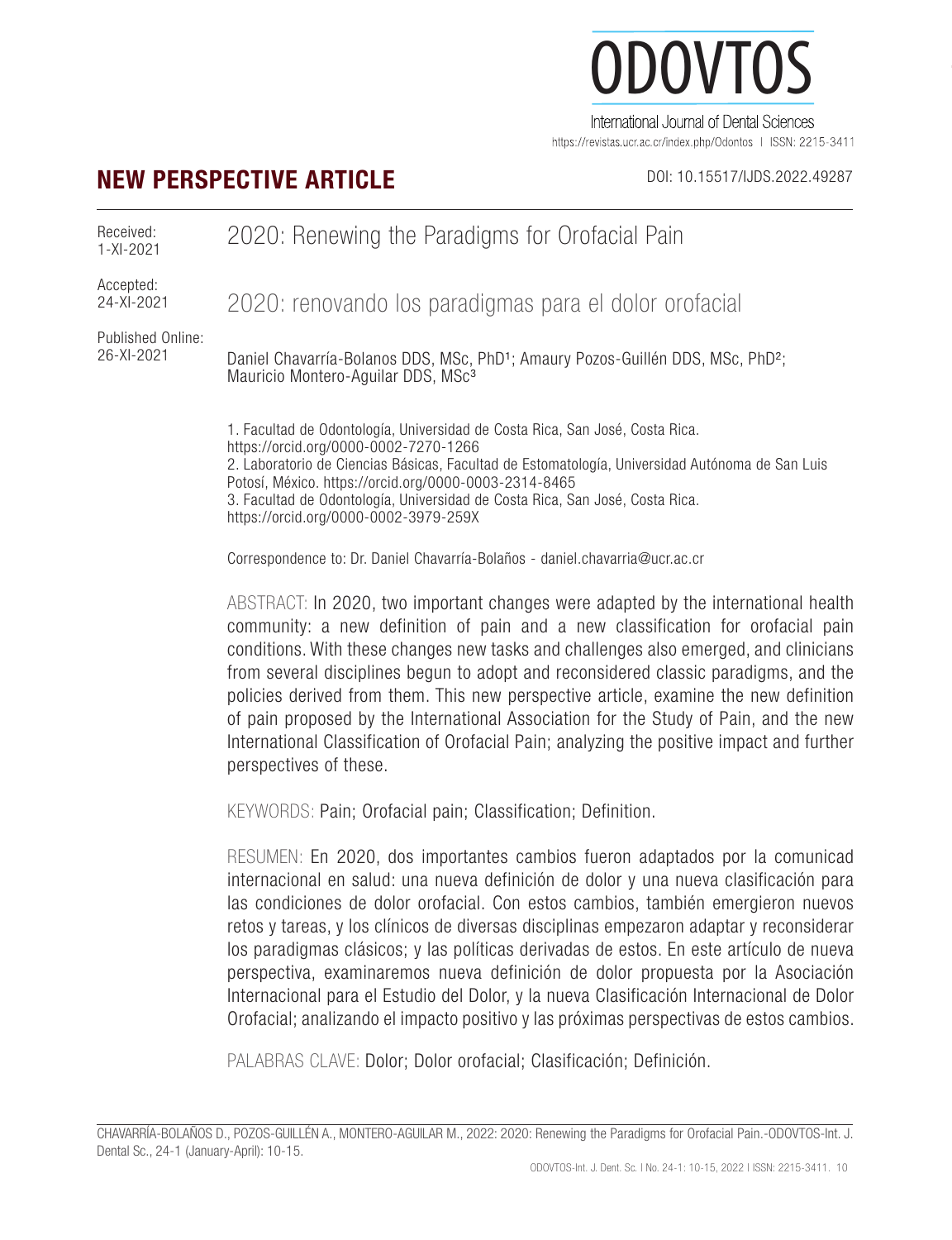Nowadays, more dentists are aware about painful orofacial conditions; turning an old taboo into a daily clinical concern. It seems that our current sociocultural context favors in many patients' emotional stress that in many cases will be somatized as oral and facial pain. Besides, the free access to web information (or unfortunately misinformation) leads to an increase demand of diagnostic skills and treatment options in this field by those who suffer orofacial pain. For these reasons, it is mandatory for dental practitioners to update their knowledge in this subject, specially when confronted to a clinical situation which demands an explanation of WHAT IS PAIN, and WHAT IS MY TYPE OF PAIN.

#### WHAT'S NEW IN THE NEW DEFINITION OF PAIN?

Over four decades ago, the International Association for the Study of Pain (IASP) promulgated a definition of pain, recognizing the world's need for a verbal expression of this complex sensorial experience. But coming up with the correct wording which could contain all the known different aspects surrounding this concept was not an easy task. The process for adopting this definition took over 2 years of deliberations and a subcommittee including representatives from different specialties was formed, until finally in 1979 the IASP published the definition and it was globally adopted by international organizations and entities including the World Health Organization. Pain was defined as "an unpleasant sensory and emotional experience associated with actual or potential tissue damage, or described in terms of such damage" (1). In recent years, the case for a reevaluation of this definition was proposed by many (2-5) and a IASP Task Force was formed to evaluate the current definition of pain and to recommend if, based on current evidence-based knowledge, a new definition was in order. In 2020, the Task Force recommendations were accepted by the IASP Council and a revised definition was published. Pain is now defined as

"an unpleasant sensory and emotional experience associated with, or resembling that associated with, actual or potential tissue damage" (6). Figure 1 presents the recently published definition and its complementary note.

Before analyzing the updated version of the definition in the context of oral health and dental pain, lets discuss why a definition is needed and who should be using it. Pain can be described in a great variety of variables such as intensity, quality, and duration but also could derive from diverse pathophysiologic mechanisms. Hence, defining the concept of pain in a single concise and precise manner presents a challenge (4). The pragmatic characteristic of a single definition for pain consists in its simplicity and brevity while recognizing the multidimensional aspects surrounding this term. The word PAIN then, may be accompanied of several "last names" which will lead to a certain classification or an specific contextualization. In terms of temporary behavior, we have heard the words chronic or acute pain; or when referring to localization we use to clarify if it is a local or generalized pain conditions. The same happens when we consider etiology (the cause of pain) or the involved mechanisms; but at the end, we will be facing the same concept with different approaches and clinical implications. With this in mind, the definition provides people with pain, caregivers, researchers, politicians, and all other involved parties, with a comprehensible term, with global application to understand the concept of pain and with the intention to promote pain research, policy, advocacy, and most important, adequate clinical care.

Since pain is a personal experience and a very complex one to fully understand, only by enduring pain an individual can truly be cognizant of the various degrees of its biological, psychological, and social factors, as the first note of the new definition proposes. Accordingly, a single definition will not possibly address the range of strategies that span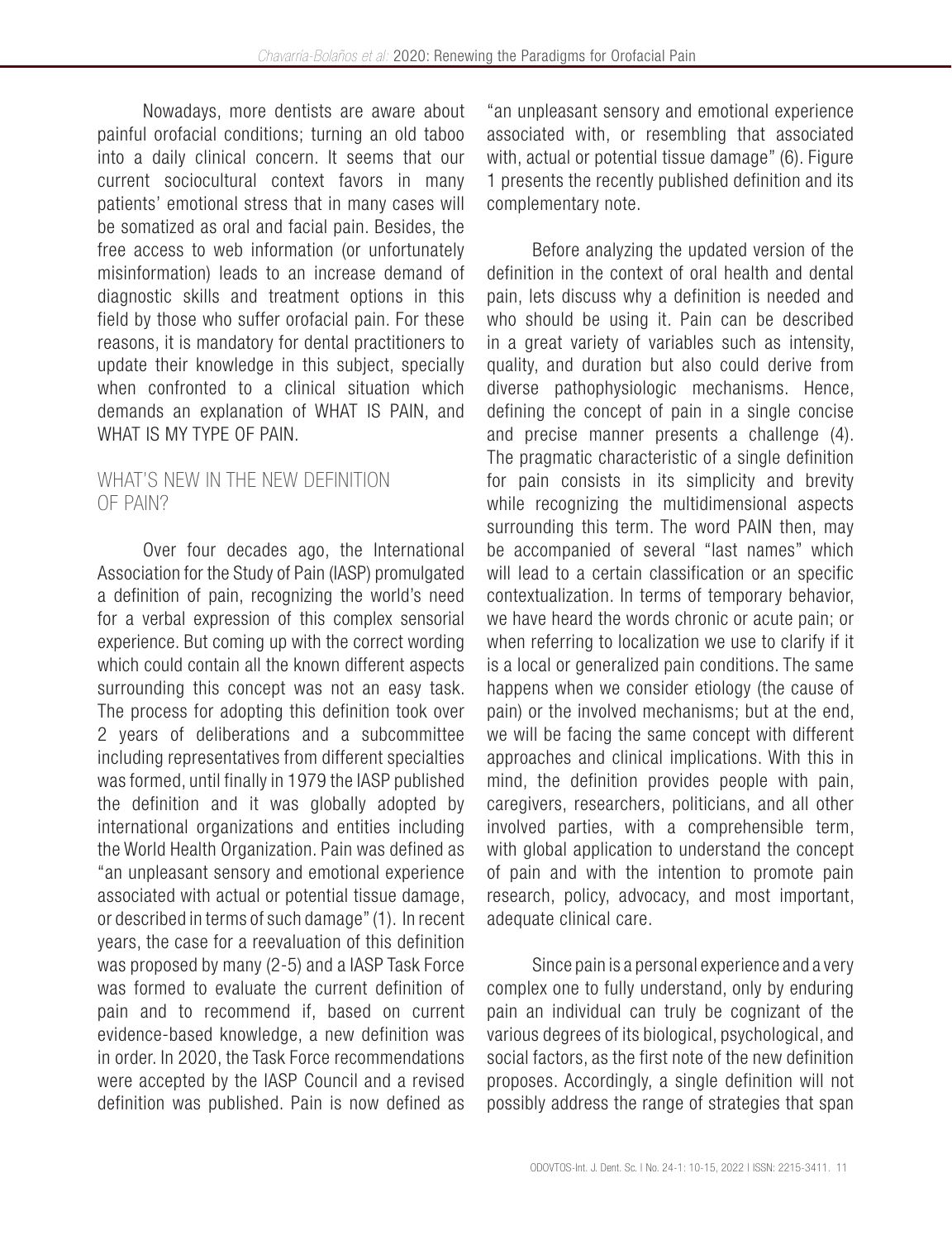self-care, social, psychological, pharmacological and interventional approaches required (and for most people a combination of these) to treat pain (7).

A quick comparison between the previous and the new definition of pain could trick the reader into believing that the proposed changes are too subtle to even worth the effort of revising the definition and modifying and publishing the new definition. But let's revise the underlined added text of the new definition: "pain is an unpleasant sensory and emotional experience associated with, or resembling that associated with, actual or potential tissue damage." This addition is a reflection of the contemporary understanding that pain, particularly some forms of chronic pain, could be perceived as an ongoing tissue damage, although, it is not directly associated with tissue damage but with some type of nervous system dysfunction (8). Such could be the case of the diagnostic criteria still defined as Persistent Idiopathic Facial Pain, where pain cannot be attributed to any pathological process but deemed uncertain (9). We will discuss this and similar situations later in the article as these are probably the earnests challenges clinicians must confront when dealing with pain in the dental setting.

Most of the changes between the previous and the new definition are evident in the notes that follow the definition (Figure 1). Many concepts were updated to the new understanding of pain and its many factors. A clear example of this is the inclusion of a note stating that "verbal description is only one of several behaviors to express pain; inability to communicate does not negate the possibility that a human or a nonhuman animal experiences pain". This statement is especially relevant in the research context where much of the preclinical studies use animal models to evaluate analgesia protocols and/or molecules. Moreover, this note resolves the complaints that the previous definition relied mainly on self-report ability of the individual, thus potentially marginalizing nonverbal groups such as neonates, people with intellectual disabilities, degenerative brain disease, linguistic disorders, and all nonhuman animals (4). It also widens the possible approaches to further investigate the high prevalence of pain (especially chronic pain) in some populations with psychiatric conditions and how one modifies the risk of the other (10).

A different analytical angle is to discuss the aspects that remained unedited from the first definition of pain, after all, for more than 40 years it suited the needs for all the parties involved. Undoubtfully, he most relevant aspect was the recognition back then that pain is a sensory and emotional experience. Acknowledging the fact that pain is not solely a sensory experience but that also emotional, cognitive and social components may induce the experience of pain (3,5,11), is what probably sustained the previous definition current for all those many years without the need for a revision.

How this new definition may impact future approaches in healthcare, policy making, and research (both preclinical and clinical), we will see in the next years. It certainly provides a useful tool to assure the relevant aspects encircling the concept of pain will be considered in the different possible settings. As research in pain develops, more studies are needed to explore pain neural pathways and the mechanisms of the perception of pain, neuropathic pain, inflammatory pain, and the transition from acute to chronic pain. More funding is required to study and develop new and more effective therapies for pain, especially chronic pain, in consequence reducing the potential for addiction and abuse of pain medication, such the case of the opioid pandemic sustained by some populations. Combined efforts to recognize the global burden of pain and how it affects quality of life, sleep, work, decreases socialization, increases health care costs, and mortality (12), are much needed.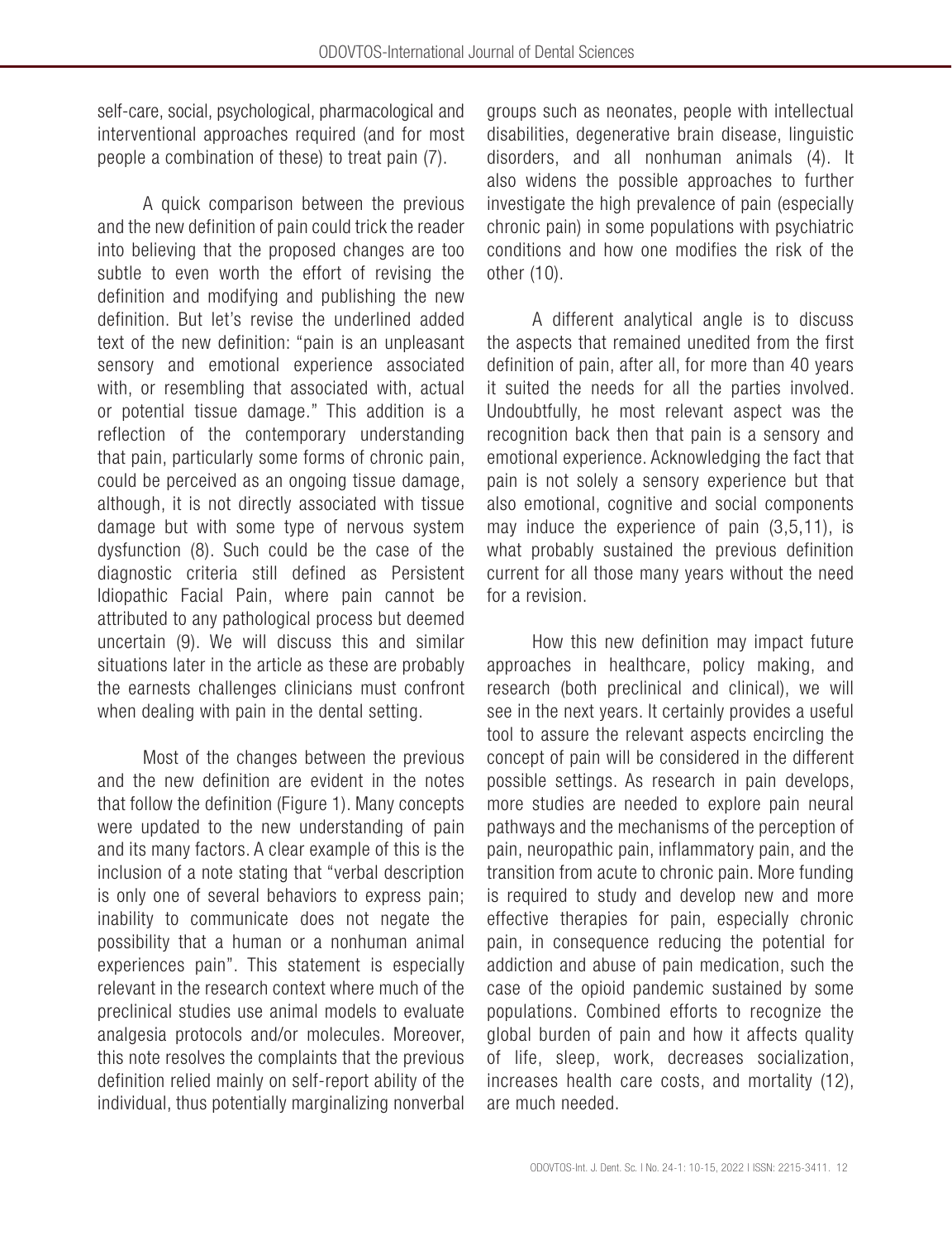

Figure 1. 2020 revised definition of pain.

#### THE NEW INTERNATIONAL CLASSIFICATION OF OROFACIAL PAIN AND ITS IMPACT FOR DENTAL PRACTICE

There is no simple way of classifying pain just as there is no simple way of defining pain. But as Pigg *et al*. (13) stated "to ensure understanding between health care practitioners and researchers, a widely accepted orofacial pain classification would be helpful", the International Classification of Orofacial Pain (ICOP) was timely published in 2020. This effort contributes as a tool which purpose is to enhance research and management of orofacial pain through active collaboration between related specialties of head and neck medicine. The World Dental Federation (FDI) recognized the importance of stablishing a common language when talking of orofacial pain and the policy statement on Odontogenic Pain Management which purpose was to address the world national dental associations, dental academic groups, and clinicians to improve proper management of odontogenic pain, was adopted in 2017 (15).

ICOP adopts and adapts the well stablished Diagnostic Criteria for Temporomandibular Disorders (DC/TMD) (16) and the International Classification of Diseases 11th Revision (ICD-11)/ International Association for the Study of Pain (IASP) criteria for orofacial pains and headaches. This helped in stablishing clear terminology and allowing a better communication and data sharing between groups. The classification design is hierarchical and uses the coding style of the International Classification of Headache Disorders (3rd edition, ICHD-3) for ease of use. In order to be a comprehensive tool, the ICOP is divided in 6 chapters, making the classification of all pain conditions affecting the orofacial regions more functional (Figure 2). It differentiates between primary pain when it is not explicable by other disorder and secondary pain when it is caused by another condition such a swelling due to infection.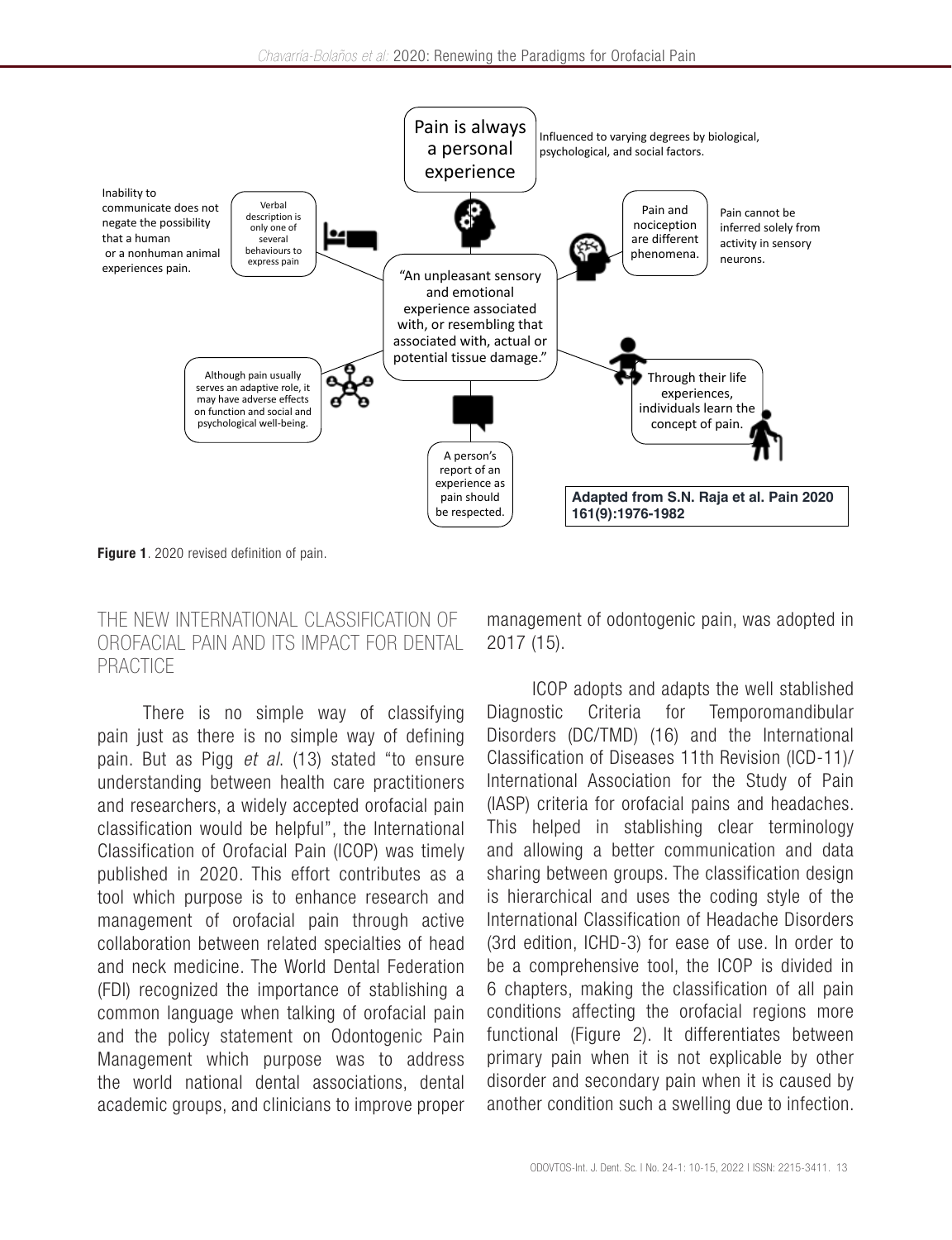Additionally, pain is sometimes subcategorized in acute and chronic types and stablishes chronic pain as lasting more than 3 months. Finally, the coding for pain classification uses a maximum of 7 digits, but the number of digits used for a diagnose may vary depending on the amount of known information about the case and most important in the level of detail needed by the user of the tool. For example, a general dentist may need to use 1-3 digits after a diagnostic appointment and to refer the patient to a specialist. A specialist may need to use the third through fifth digits after confirming the first diagnose and running further diagnoses or interventions. And lastly a researcher my require the fifth through seventh digit if a further description of the case is needed. Following the recommendations by Pigg *et.al*. (13), the clinician responsible of diagnosing and treating dental pain,

will need to play an special role in determining if the condition fits to the first category, emphasizing in the participation of pulpal and/or periodontal tissue; to decide the best treatment for the patient. If not, then the referral note must contain all the available information to guide the correct diagnosis into the other categories. Finally, interconsultation and open communication channels between the patient, the dentist and specialist collaborators will be crucial.

By unifying a new pain definition and to adopt a new clinical classification of pain, the first expected effect will be open minds within the clinicians. Everybody will be more careful when trying to explain what pain is, as well as when the patient was what is the source and name of his/ her painful condition.



Figure 2. The International Classification of Orofacial Pain six chapters.